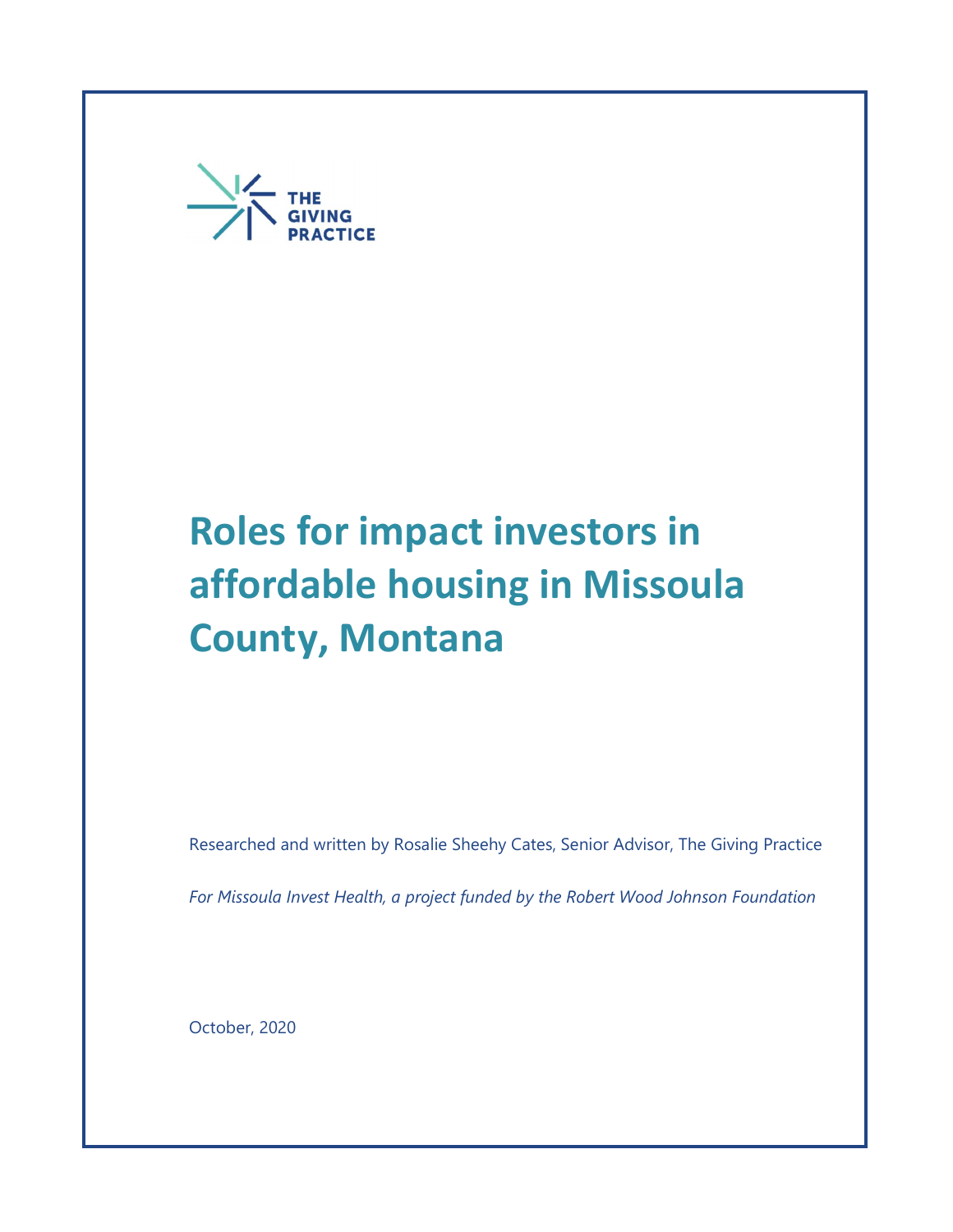#### Project Overview

The purpose of the project is to identify strategies that might leverage impact investing to increase and maintain affordable housing in Missoula. This report on the project 1) describes Missoula's affordable housing and impact investing ecosystems; 2) gives examples of current impact investing within those ecosystems; 3) describes potential impact investing models, some from other cities; and, 4) outlines important capacities that Missoula has and could orchestrate more deliberately to increase impact investing for affordable housing in Missoula

Thanks to these people who contributed leadership and ideas for this project: Missoula County's entire Invest Health Team; Lisa Becskiewcz of Missoula County Health Department; Kaia Peterson of NeighborWorks MT; Justin Metcalf of Wishcamper Development Partners; Dawn McGee of High Stakes Foundation and Good Works Ventures. Thanks to United Way Missoula and Susan Hay Patrick for providing a home for the work.

### What is affordable housing?

Affordable housing refers to efforts to make both home ownership and rental units affordable to residents of a community. "Affordable" housing costs should not exceed 30% of a household's income. Many affordable housing efforts emphasize the housing needs of residents who earn 60% or less of the Area Median Income (AMI). Certainly most federal programs concentrate on helping people in this income band.

In Missoula, higher-earning or "workforce" familes also struggle with affordable housing.There is no formal definition of this categoy, but workforce housing efforts often seek to help people who earn 80-100% of AMI. That upper income band may have to be even higher, however, when housing prices are escalating rapidly as they are Missoula. Many higher-earning workers are challenged in our market to find housing priced at 30% or less of their monthly paycheck.

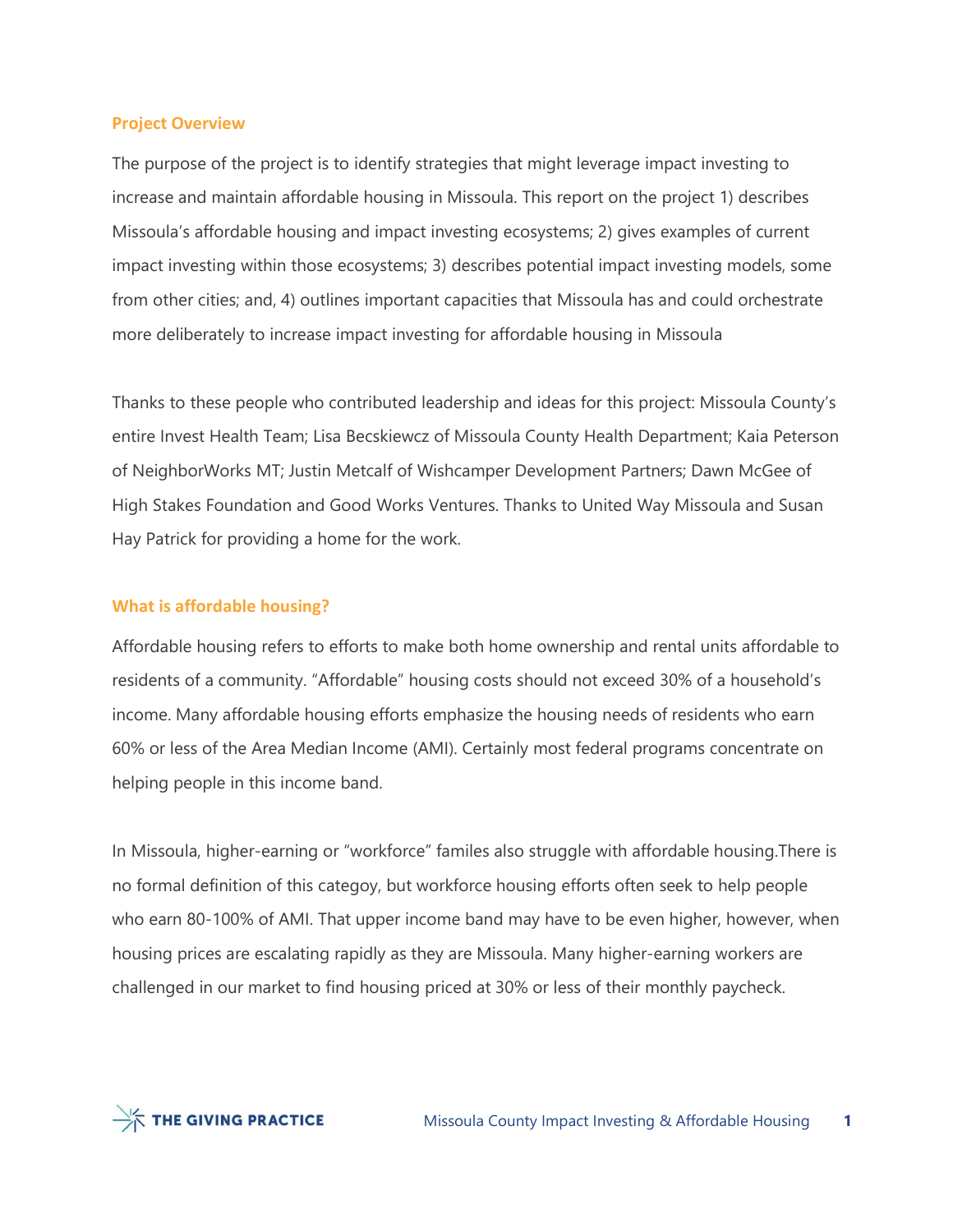Affordable housing work can further sub-divide, reaching out to help populations with particular needs, for instance, the elderly, people with disabilities, people with behavorial health challenges.

The impact investing findings of the report can be applicable to the full spectrum of all of these affordable housing "definitions" in Missoula.

### What is impact investing?

Impact investing provides funding to either a for- or non-profit entity, with the expectation that the funds will earn both financial and impact returns. The funding can be provided either as loan or purchse of an equity share. Sometimes impact investor simply provides a guarantee, for instance, when an impact investor guarantees a bank loan for construction of a housing project.

Impact investors expect to earn a financial return, but it may not have to be the return expected in the commercial marketplace. In addition to sometimes accepting lower financial returns, the impact investor may offer flexible terms, such as long amortizations, weak security, or a period of interest-only payments. On the impact side, the investor expects the transaction to create "returns" that are social or environmental. For instance, the investment may create jobs, revitalize a neighborhood, increase affordable housing, mitigate climate change, or create environmental benefits. There are as many potential impacts as there are investor interests.

### Who is currently involved in impact investing for Missoula County?

Please note that many examples of impact investments for affordable housing are noted here.

#### Intermediaries

Impact investors often work through intermediaries rather than make direct investment in a project or business. Intermediaries are for- and non-profit organizations that can pool funds from any combination of government programs, banks, foundations and individual impact

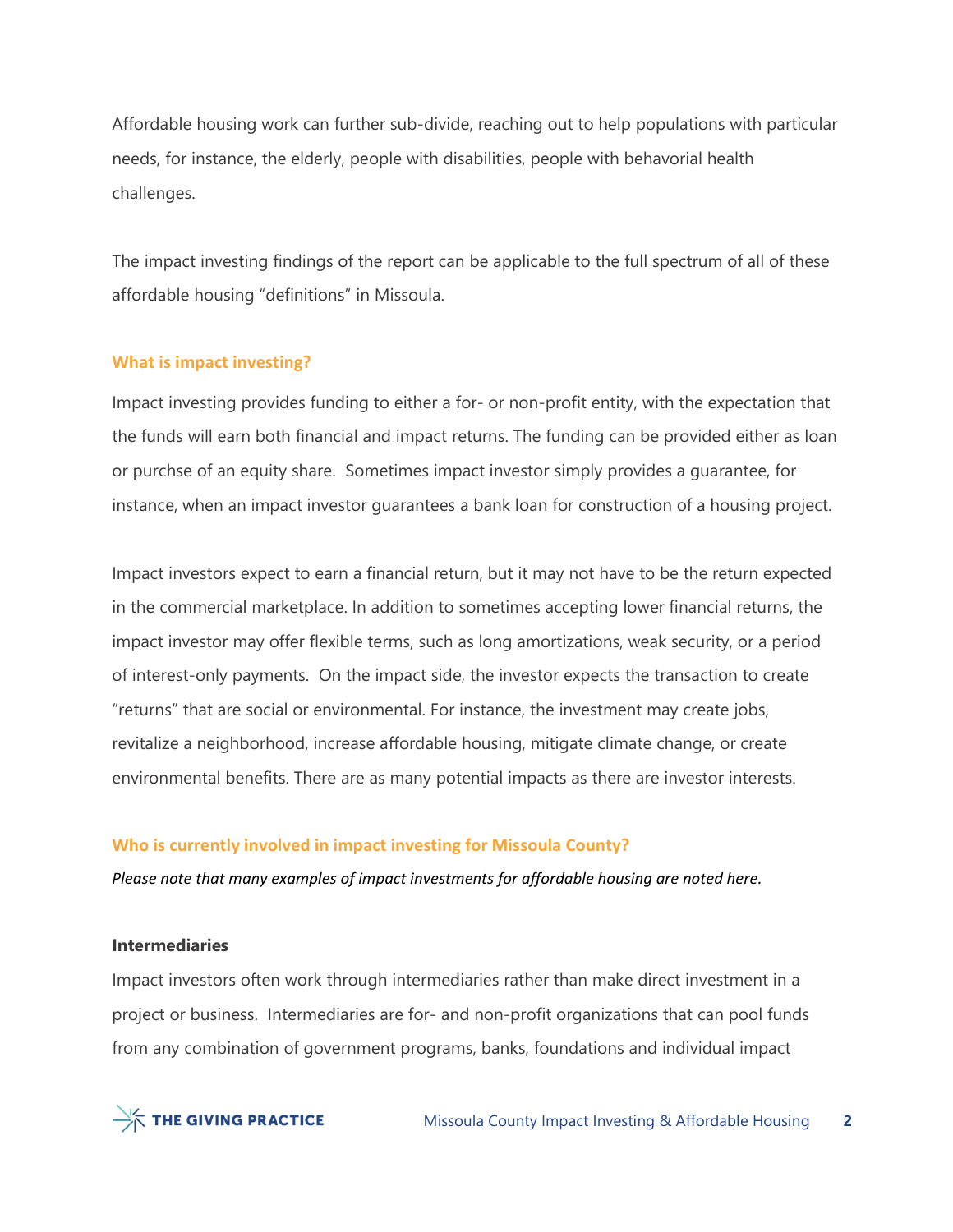investors. The intermediary then makes the direct loans to businesses, homebuyers and affordable housing developers, to create the impact their investors seek.

Intermediaries are sometimes organized through a U.S. Treasury program that designates organizations called Community Development Financial Institutions (CDFIs). Some CDFIs are formed as banks and credit unions that serve low-income people and places. Others form as non-profit loan funds. These funds aggregate funds from government and private sources, including impact investors, and then make loans for affordable housing, community development, and business.

Here are the CDFIs that serve Missoula County, and the types of lending they offer:

- $\triangleright$  MOFI Non-profit that makes loans for business, community development and mortgage down payment.
- $\triangleright$  NeighborWorks Montana Non-profit that makes loans for home purchases, establishing manufactured housing cooperatives, and affordable housing projects
- ▶ Clearwater Credit Union A full service non-profit credit union that offers bank accounts and makes peronal, home and business loans.

There are also for-profit intermediaries that work with impact investors. One is **HomeStake** Venture Partners and its affiliate 45North Partners. This intermediary works only with private capital holders. It is housed in Bozeman, but can work with accredited investors statewide in Montana. 45 North Partners helped one client complete:

- $\triangleright$  A \$1.5mm 3-yr bridge loan to Human Resources Development Council (HRDC) in Bozeman, to purchase the Boulevard apartments so they could stay affordable.
- $\triangleright$  A \$500k loan to help HRDC purchase temporary housing for homeless elders and families.

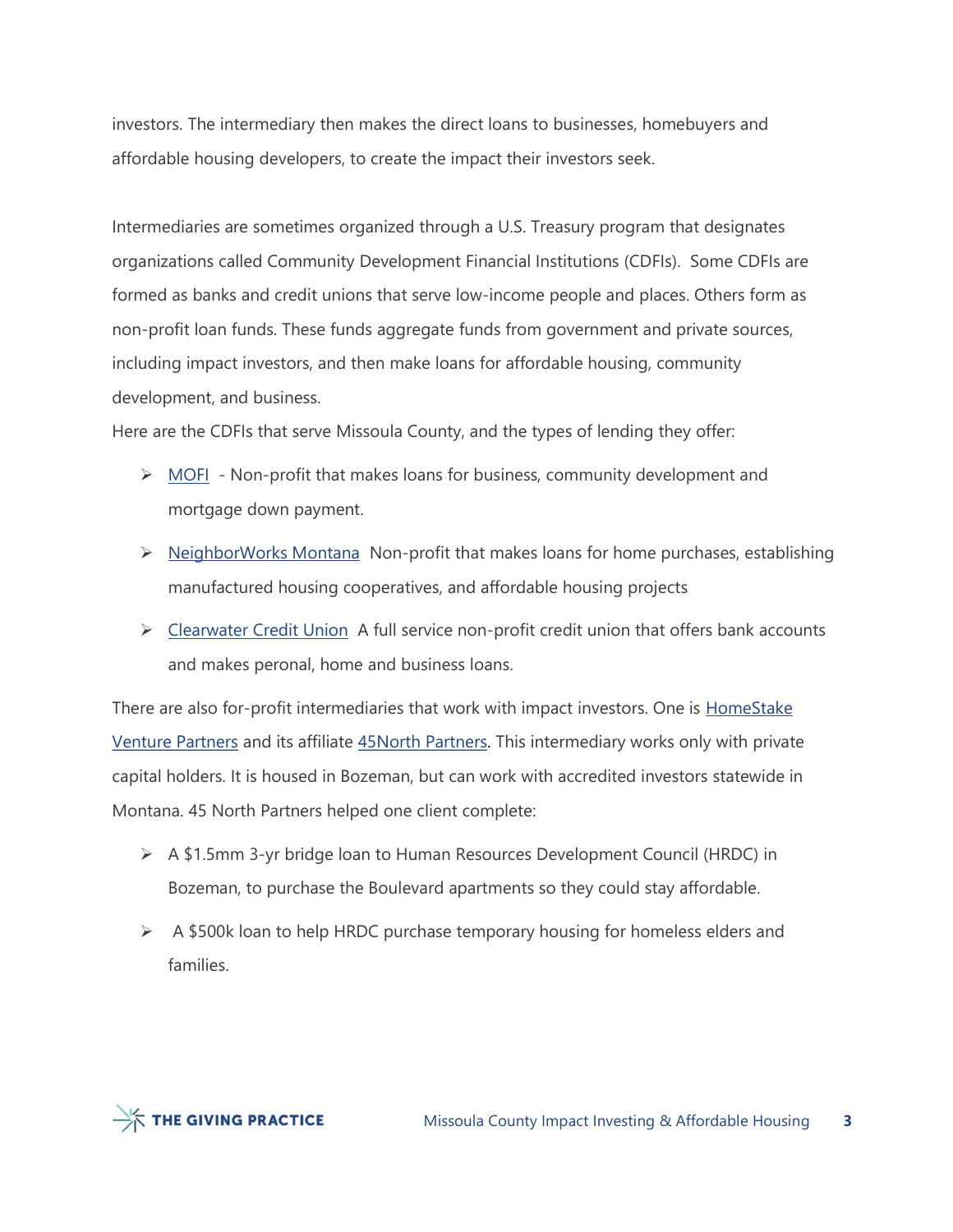## Individual impact investors

In Missoula County, High Stakes Foundation/Good Works Ventures is an informal hub for a loose network of individuals who make impact investments. (Some of those individuals are also connected with foundations.). Good Works has become a hub because it shares its staff members' expertise on investing, and helps less-experienced investors learn about impact investing, or consider specific transactions. This has sparked an informal network, and resulted in a number of affordable housing investments in the county:

- $\triangleright$  In 2018, 12 individuals invested in NeighborWorks Montana, supporting its efforts statewide to loan money to home buyers and affordable housing developers.
- $\triangleright$  In 2019, Several investors financed HomeWord's purchase of a large parcel of land on Cooley Street. Clearwater Credit Union financed 60% and the investors took 40%. HomeWord was assembling land for the Trinity Project, a large multi-family affordable housing project.
- In 2018, several investors financed HomeWord's purchase of land next to the Missoula Food Bank, for eventual development with tiny houses.

# Foundations

Many foundations around the country embrace impact investing as tool to further their charitable purposes. As noted above, High Stakes Foundation in Missoula is an active impact investor, and organized Good Works Ventures as a sister LLC to house its impact investments. Some national foundations that fund in Montana are impact investors, such as Northwest Area Foundation, but it does not generally get involved in Montana affordable housing projects.

Two Montana-based foundations could be important to affordable housing efforts in Missoula. Montana Healthcare Foundation and Headwaters Foundation are"health conversion" foundations. Their assets come from former non-profit health entities (Blue Cross Blue Shield insurance company, and Community Medical Center). These two foundations embrace the importance of housing as a social determinant of health, and, therefore, are pre-disposed to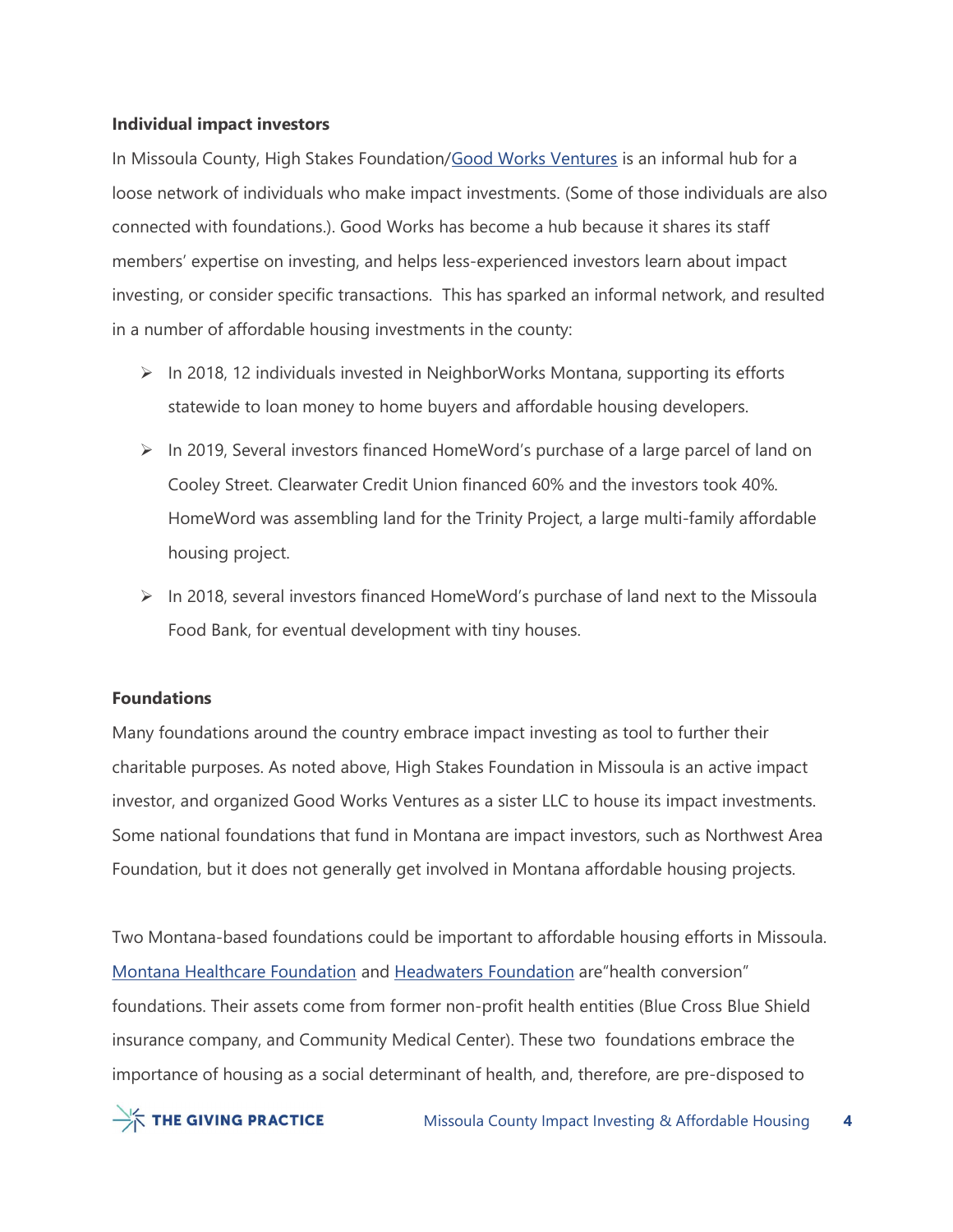work on the issue. In fact Montana Healthcare Foundation has an initiative working toward providing housing that supports homeless people who are heavy users of the healthcare sytem, especially emergency rooms. That could eventually include direct investment in a housing development, and Missoula is one of the initiative cities.

At this time, neither of these Montana health conversion foundations is making impact investments, but both foundations participated in a meeting to gauge interest in housing investment. On follow-up, both foundations asked to stay in touch as impact investing in affordable housing continues to develop.

## Financial institutions

A number of Missoula's financial institutions are strong partners to affordable housing and routinely provide construction loans, bridge financing and lines of credit to affordable housing projects. One regulated institution that plays (and could play) an even more direct role within the Missoula County ecosystem for impact investing is Clearwater Credit Union. As mentioned above, Clearwater is both a CDFI (dedicated to serving low and moderate income people and places) and a regulated credit union. It serves 20 counties in western Montana from its Missoula home base. The credit union directly aggregates local capital, with 99% of its assets derived from local depositors, and then deploys those funds, when it can under credit union regulations, toward the CDFI part of its mission. As such it has developed programs that provide low and moderate income people with access to banking, financial education, and lending products.

Examples of Cleawater Credit Union's current and potential roles in affordable housing lending include:

> Manufactured home lending products: Clearwater developed a specific product to finance manufactured housing, a critical component of affordable housing in the county. Clearwater makes loans to about 35 manufactured home borrowers per year in western Montana. Clearwater has also financed the land under manufactured home parks for cooperatives that were organized by NeighborWorks Montana.

THE GIVING PRACTICE

Missoula County Impact Investing & Affordable Housing 5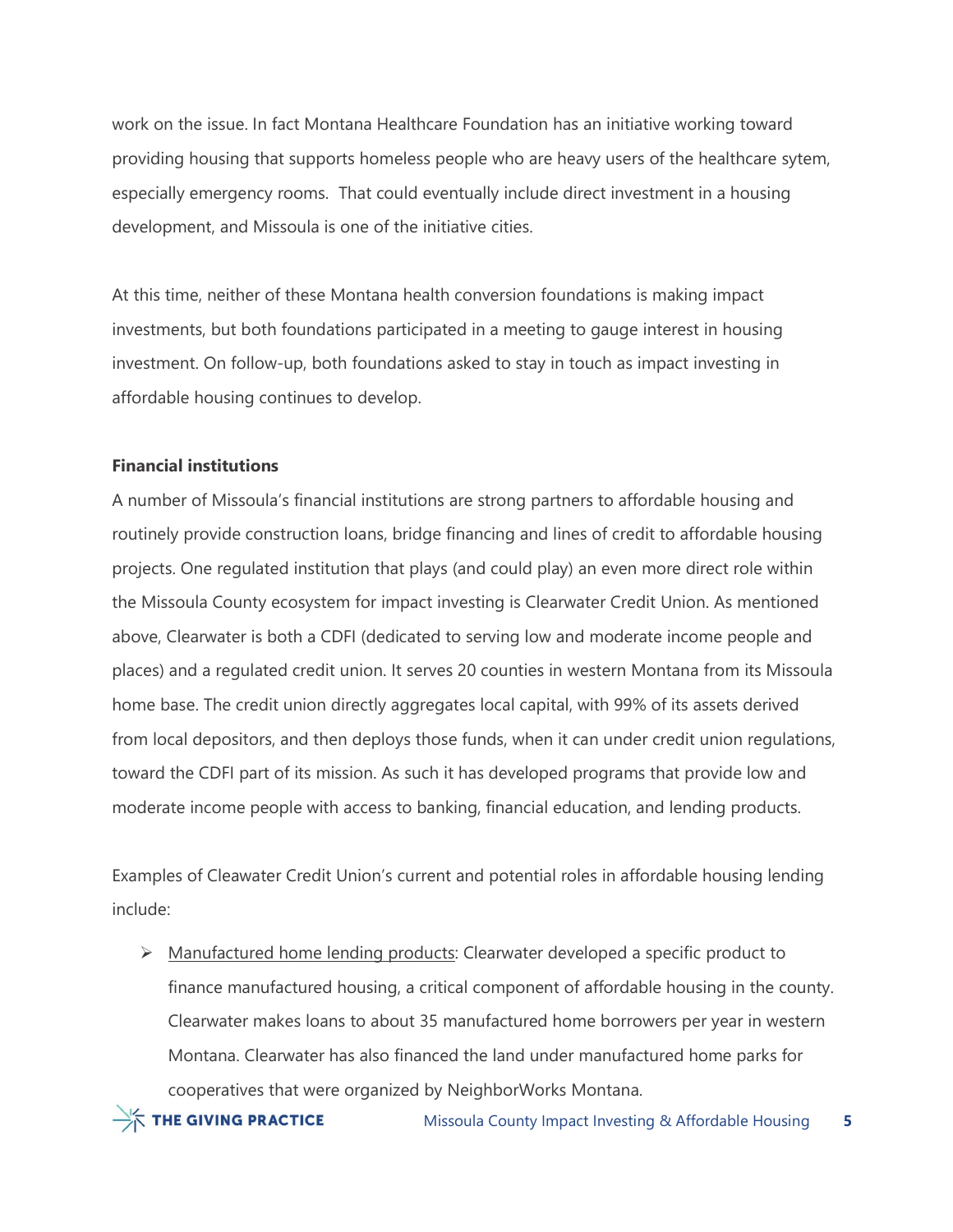- $\triangleright$  Loans to multi-family housing developers: Clearwater structured the unique Cooley Street/Trinity Project (described above) with local impact investors. The credit union says that it has an appetite and willingness to be nimble on more financing projects of this type in the future.
- $\triangleright$  Naturally occurring affordable housing (NOAH) lending: Clearwater already holds a portfolio of loans on private, non-government subsidized multi-family rental properties in Missoula County. The credit union is engaged in this market and could mobilize its board and membership around creative financing options that preserve affordable rents in NOAH properties, if there is demand and momentum in the community.
- $\triangleright$  Energy Effiiency Offsets: Clearwater partnered with Climate Smart Missoula, the Missoula Housing Authority and the architecture firm MMW on a carbon offset project for the Housing Authority's new Cornerstone Apartments. Clearwater funded half the cost of installing heat pumps instead of electric resistance heat in exchange for the rights to the energy savings, which came out to 877 metric tons of avoided CO2e, enough for about two years of Clearwater's operational emissions. This investment allowed the Housing Authority to access the capital needed to invest in more energy efficient systems and is projected to save over \$10,000 in annual operating costs. This was a pilot of Climate Smart Missoula's Footprint Fund, and they're hoping to find more projects like this in the future.

# Which affordable housing developers could accept impact investments and how does that move the work forward?

Here are some of the project developers for affordable housing in Missoula:

 $\triangleright$  HomeWord is a non-profit affordable housing developer serving the entire state of Montana. Since 1994 they have built housing and provided homebuyer education, emphasizing environmental sustainability in their developments. They built and manage a number of affordable housing projects in Missoula, including Montana Street Homes

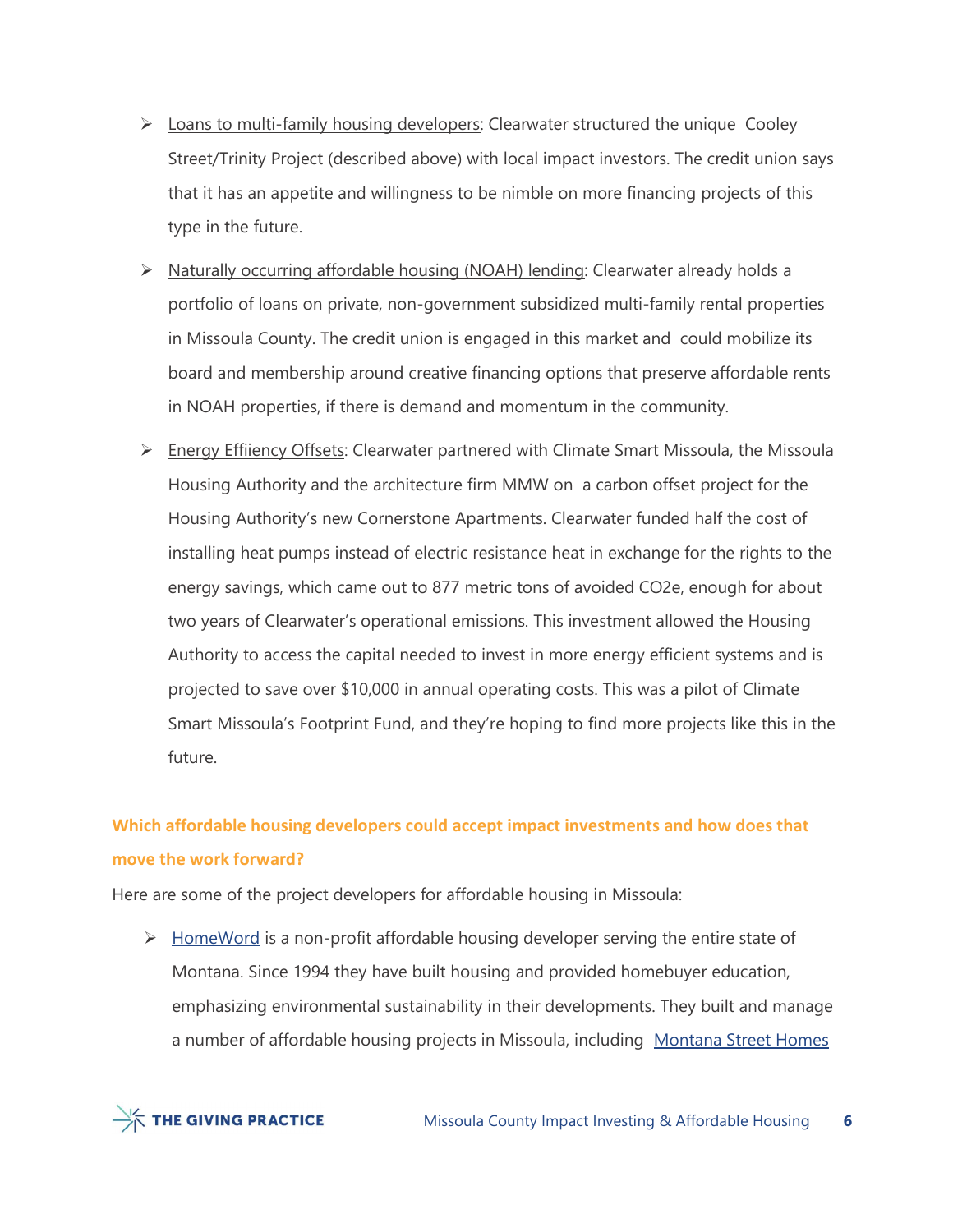(involvement of impact investors in described above). They are in the process of developing multiple sites as the Trinity Project, which also incuded impact investors.

- $\triangleright$  NeighborWorks Montana is a CDFI, as described above. It lends to local housing developers that build units, and it makes home loans to Montana residents who are challenged to meet bank lending standards. Finally, NeighborWorks partners with a national organization called ROC USA to create cooperatives that buy manufactured home parks. A number of impact investors have invested in the NeighborWorks loan fund.
- $\triangleright$  Missoula has a Human Resource Council that is very involved in housing assistance, home weatherization and workforce development. It also has a Housing Authority that has built and manages many units of affordable rental housing in the city. While we are not aware of any impact investing in either of these organizations, they could develop projects of interest to investors.
- $\triangleright$  Habitat for Humanity Missoula is the local chapter of this international organization, which mobilizes local volunteers to build homes. A family contributes sweat equity during home-building, and then purchases the home with a 30-year, 0% interest mortgage from Habitat. Habitat Missoula builds two new homes most years. Director Heather Harp is on the verge of launching an ambitious plan to expand capacity and be able to build closer to 30 homes per year. She is very interested in bringing impact investors into that effort.
- $\triangleright$  Missoula is home to a number of private, for-profit affordable housing development companies, for instance Summit Housing Group, Blue Line Development, Housing Solutions and Wishcamper Development Partners. These companies build and preserve multi-family rental projects, using a combination of investor funds, tax credits, debt (sometimes subsidized by government programs) and government rental assistance programs. For-profit firms sometimes work in partnership with non-profit developers. For example, after impact investors helped HomeWord secure and hold land for an affordable housing project (see description above), Blue Line Development became the

 $\frac{1}{2}$  THE GIVING PRACTICE

Missoula County Impact Investing & Affordable Housing 7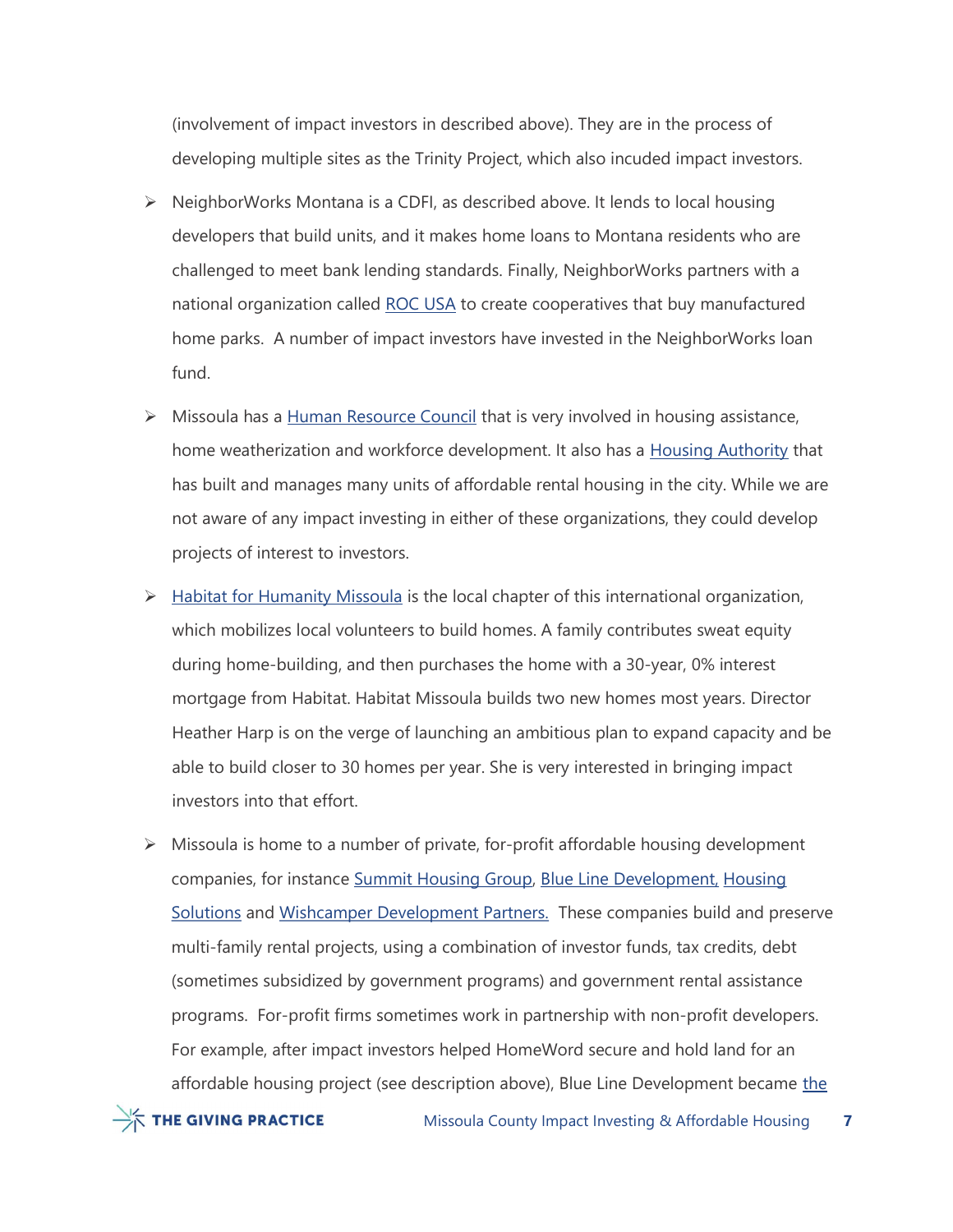# private co-developer of Trinity Aparments with Missoula Housing Auhority and HomeWord.

# What are examples of impact investing that have already occurred for Missoua's affordable housing?

Examples of impact investments that have already been made in Missoula and Bozeman are given above. Here is a list of the general types of these opportunities:

## Help a non-profit secure land for future affordable housing development

- Scenario: Land is available and must be secured and held until a housing project is fully ready to start construction.
- Investment: A bank or credit union provides a conventional mortgage to a non-profit developer for 60% of the purchase, and impact investors finance the remaining 40%. Impact: The loan makes the whole eventual project possible, by securing the land. Sample Terms: In one transaction, investors made a short-term loan to the non-profit (1-3 years) at low interest (1-2% ). The loan was secured by the land, subordinate to the bank loan. Interest was paid quarterly with the entire loan to be paid off in one balloon payment when the project was ready to construct.

## Help create or grow an affordable housing loan fund

Scenario: A CDFI manages a capital pool to make mortgages or to finance the work of affordable housing developers. It needs additional funds to expand the work.

Investment: Investors lend additional capital to the CDFI.

- Impact: Through the fund, investors support a whole portfolio of mortgages and affordable housing units. Investors are also supporting the "infrastructure" of the affordable housing industry by supporting and strengthening the CDFI and its work.
- Sample Terms: For the NeighborWorks Montana loan pool, investors make a loan for the term of their choice (1-5 years) at 1-4% interest depending on the length of the loan. The

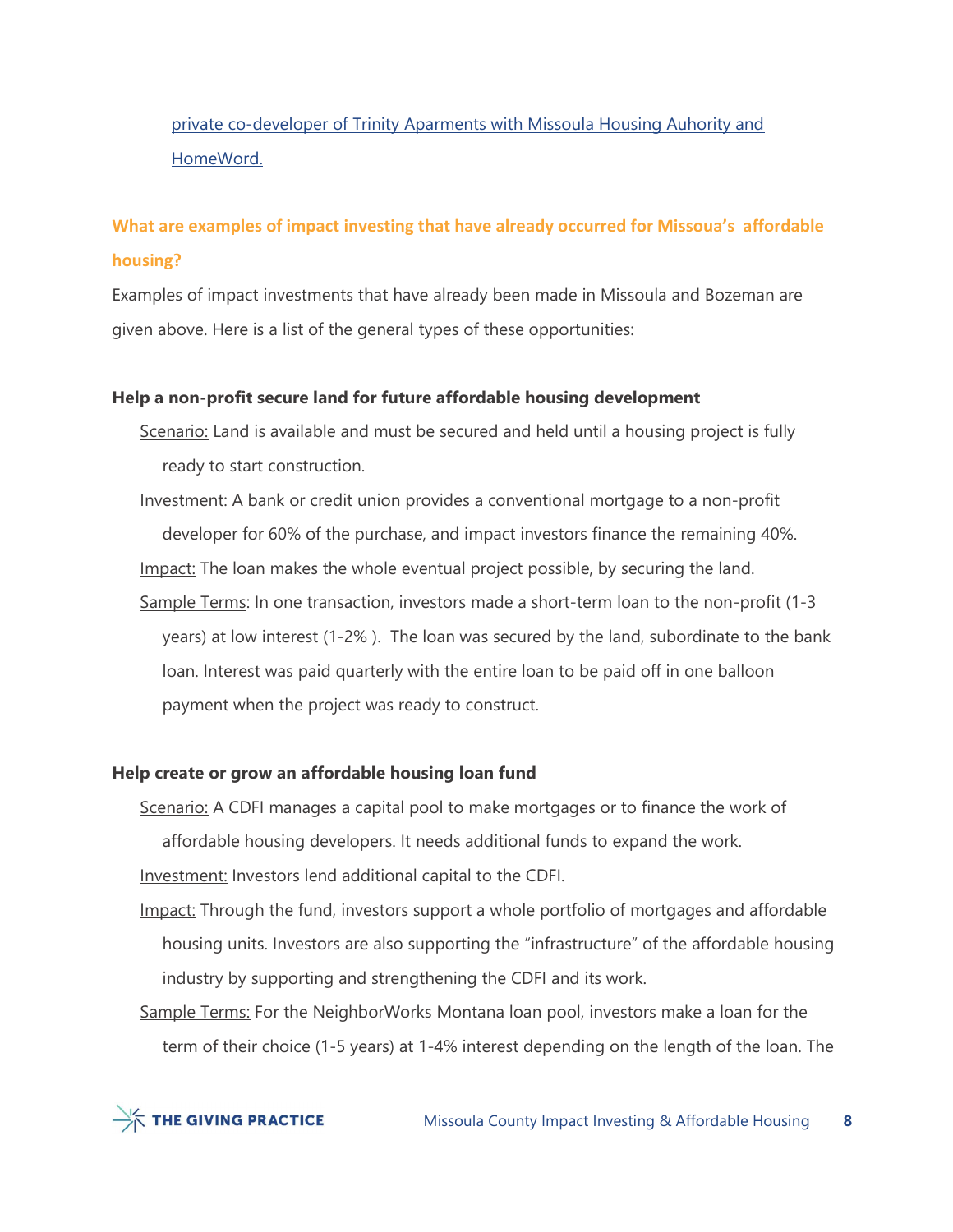loan is unsecured, interest is paid quarterly with a balloon pay-off of the entire principle amount at the end. Minimum investment of \$10,000.

### Help preserve existing multifamily rental properties in Missoula

- Scenario: Privately-owned, for-profit affordable housing is scattered across Missoula. These multifamily rental buildings were built with government subsidies, based on being rented to low-income people for a specified number of years. When those years are up, the properties are at risk of being converted to market-rate units.
- Investment: Investors can help finance a new buyer who will perform needed repairs and upgrades, and reinstate and maintain affordability. The buyer could be any of the for- or non-profit affordable housing organizations listed above.
- Impact: With a gaping need for additional affordable units in the community, it is essential and efficient for Missoula to maintain the units that have already been built and subsidized with tax dollars. Unfortunately, market forces favor conversion to market-rate for many of these projects, and the competition to acquire projects is fierce.
- Terms: Investors usually become a limited partner with the buyer, providing equity with the expectation of cashing out of the project within 10 years. They earn return of capital and returns up to market-rate. If the project has strong cash flow the investor can earn annual cash-on-cash returns as well. Sometimes limited partner contributions are structured as debt.

#### What about NOAH?

Naturally occurring affordable housing (NOAH) refers to privately owned rental units that have no government "strings attached." These are smaller, often older apartment complexes, often in poor-to-moderate repair, available at affordable lower rent rates. NOAH is essentially the first rung of any community's affordable workforce housing. But NOAH in Misoula is at risk to be purchased and upgraded, and then rented at higher rates, pushing many workers out of the housing market. This situation has been exacerbated by the COVID-19 pandemic, which brought

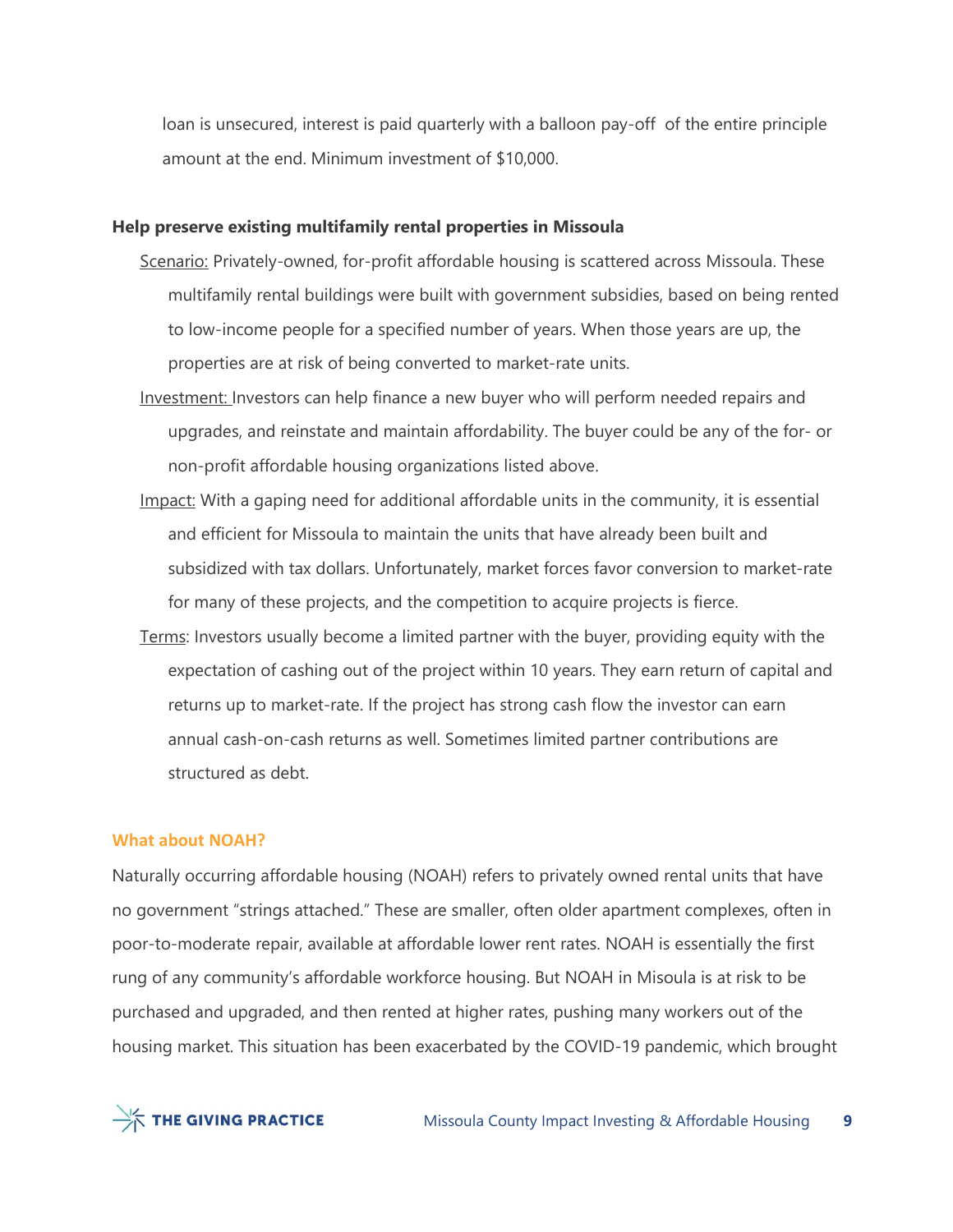an influx of new Missoula renters who can work from any geographic location in the country. For this purpose Missoula is a cheap-rent destination when compared to the national market.

Retaining the supply of NOAH is gaining attention across the country as an important affordable housing activity, expecially in high-amenity communities like Misosula where land and housing prices are escalating rapidly and squeezing workers out of the market.

We explored with impact investors one innovative model for Missoula to preserve NOAH. The idea was developed by Justin Metcalf of Wishcamper Development Partners. Wishcamper is a for-profit housing developer based in Missoula and working throughout the Pacific Northwest. Under the model, Wishcamper would team up with impact investors to purchase a given NOAH property. The units would be improved for safety and dignity but not beyond, carefully managing rehabilitation costs in order to maintain affordable rents in the project. Wishcamper would voluntarily place a deed restriction on the property, guaranteeing future NOAH supply for the county. Investors could earn competitive returns, and the properties could be resold in just a few years to a new buyer. The investment would achieve 1) improvement of existing units; 2) a permanent deed restriction maintaining affordable rents; and, 3) smooth operation of the complex under good management.

We convened a group of active and potential impact investors to learn about this model, and received a very positive response. Investors asked to see a "live" project and detailed pro forma, and requested ongoing information as Wishcamper continues to explore the model.

NOAH initiatives like this are popping up throughout the country. The NOAH Impact Fund in Minnesota is a particularly robust effort. The Missoula model under development by Wishcamper stands out for innovative use of a deed restriction to ensure long-term affordability without hampering resale value of the project. That makes the model particularly useful for impact investors.

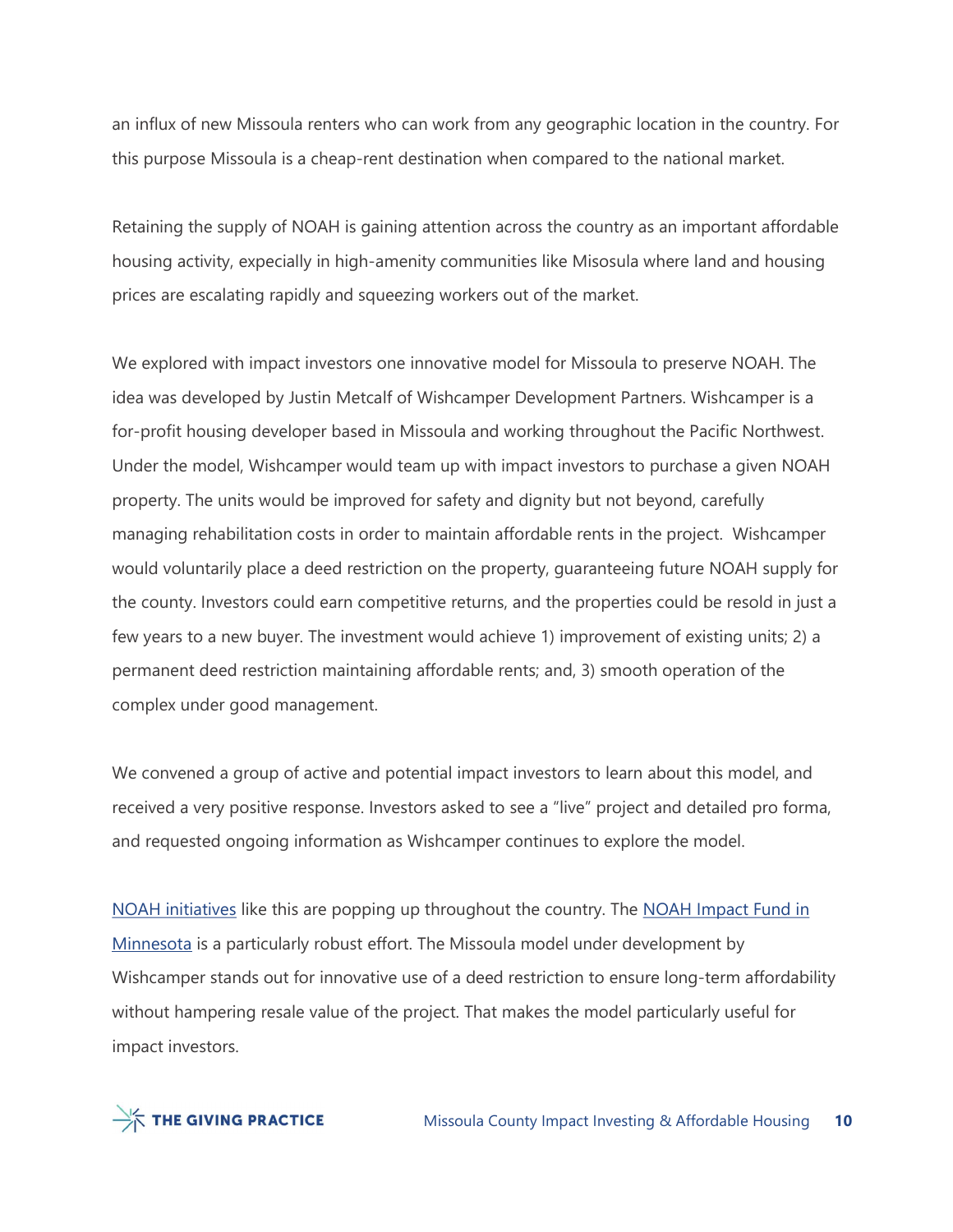# A community impact investing model for affordable housing from Portland OR

The Portland Affordable Housing Preservation Trust (PAHPT) houses and drives a number of community-driven, innovative affordable housing initiatives that involve impact investors. Founder Ted Gilbert is a generous font of ideas and information for Missoula. Here is a sample of ideas he described to us, which appear transferrable to Missoula should the right leadership emerge.

PAHPT was established as a non-profit around 2000, by a diverse group of real estate developers, architects, brokers and bankers looking to contribute and combine forces to work on Portland's affordable housing challenges. They formed a non-profit and used a start-up grant of \$1 million from Meyer Memorial Trust to buy and preserve a Section 8 property. Many acquisition and preservation deals followed.

PAHPT has repurposed vacant buildings; created live-work space for "creatives;" and bought failing real estate loans in order to acquire property and turn it around. They are carefully monitoring the emerging opportunity to acquire smaller Portland hotels that are struggling in the pandemic. They are also developing a loan program for Accesory Dwelling Units (ADUs) in partnership with a CDFI. PAHPT is specifically developing an impact investor financial model for affordable housing, in a joint venture with Guerilla Development Company called Atomic Orchard Project.

Ted Gilbert points out that all of these mechanism are just tools, and that the "magic" of PAHPT is the people. PAHPT has been able to tap the deep expertise and connections of various real estate professionals who help to find and structure its innovative projects. The key to their success is to "buy well and move quickly" on viable, impactful housing projects.

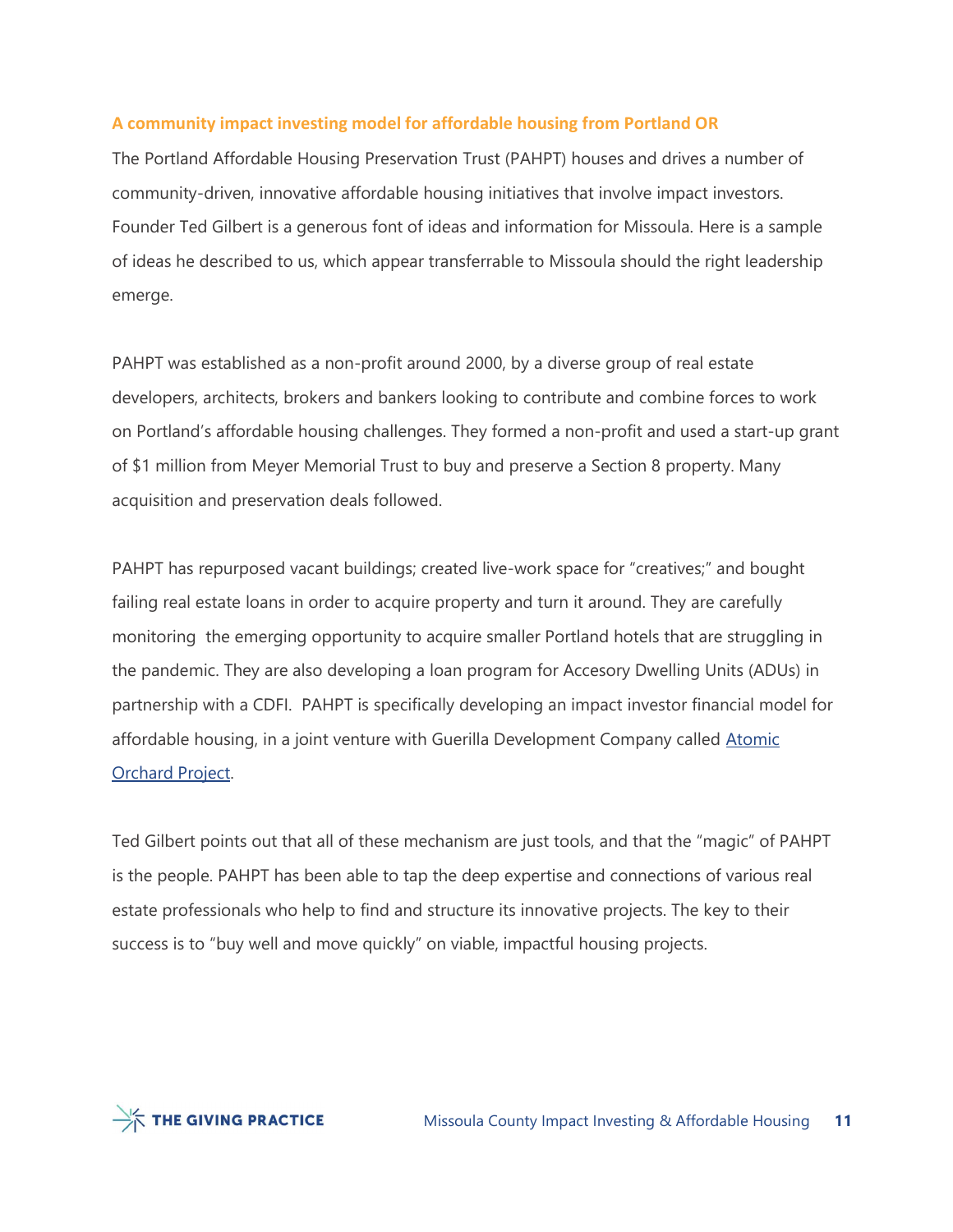# What capacities does Missoula need to develop to advance impact investing for affordable housing?

Missoula appears to have all the ingredients needed to build impact investing into its affordable housing approach. Certain capacities are critical to the effort. These capacities are vibrantly present in our affordable housing ecosystem, and could be more deliberately combined:

- $\triangleright$  Access to and experience with private investors We need the capacity to nimbly structure debt and equity positions that meet various investors' expectations for financial *and* impact returns. Timing is always an issue for investors – their funds do not languish in cash accounts for long periods, so time is of the essence in proposing and moving on deals. Investors may present other issues such as a unique tax situation, or requirements from a family office that handles the investor's business. Developers do become more and more adept at working with investor needs with each project they complete, which in turn increases these developers' access to more investors. Misssoula's for- and non-profit affordable housing developers could be helpful to each other here, and they are already combining forces. For-profits tend to have a lot of depth on the structuring side, and they have good access to a fairly wide array of investors. Non-profits might be deeper on community impact and innovation, and have access to grants and public subsidies. Both capacities have to be combined in a successful impact investing approach.
- $\triangleright$  Access to available land or apartment complexes Every unit of affordable housing we create or preserve starts with securing either bare land, or an existing apartment complex. In a competitive real estate market like Missoula, the acquisition advantage goes to developers who are positioned to learn about and acquire these deals. A model such as Portland's PAHPT illustrates the possibility for the community to work together with some level of shared "intel" on promising land or properties.
- $\triangleright$  Financial efficiency and scale Impact investing structures have to "pencil out" and pay acceptable financial returns in order to attract a loyal pool of investors. It is